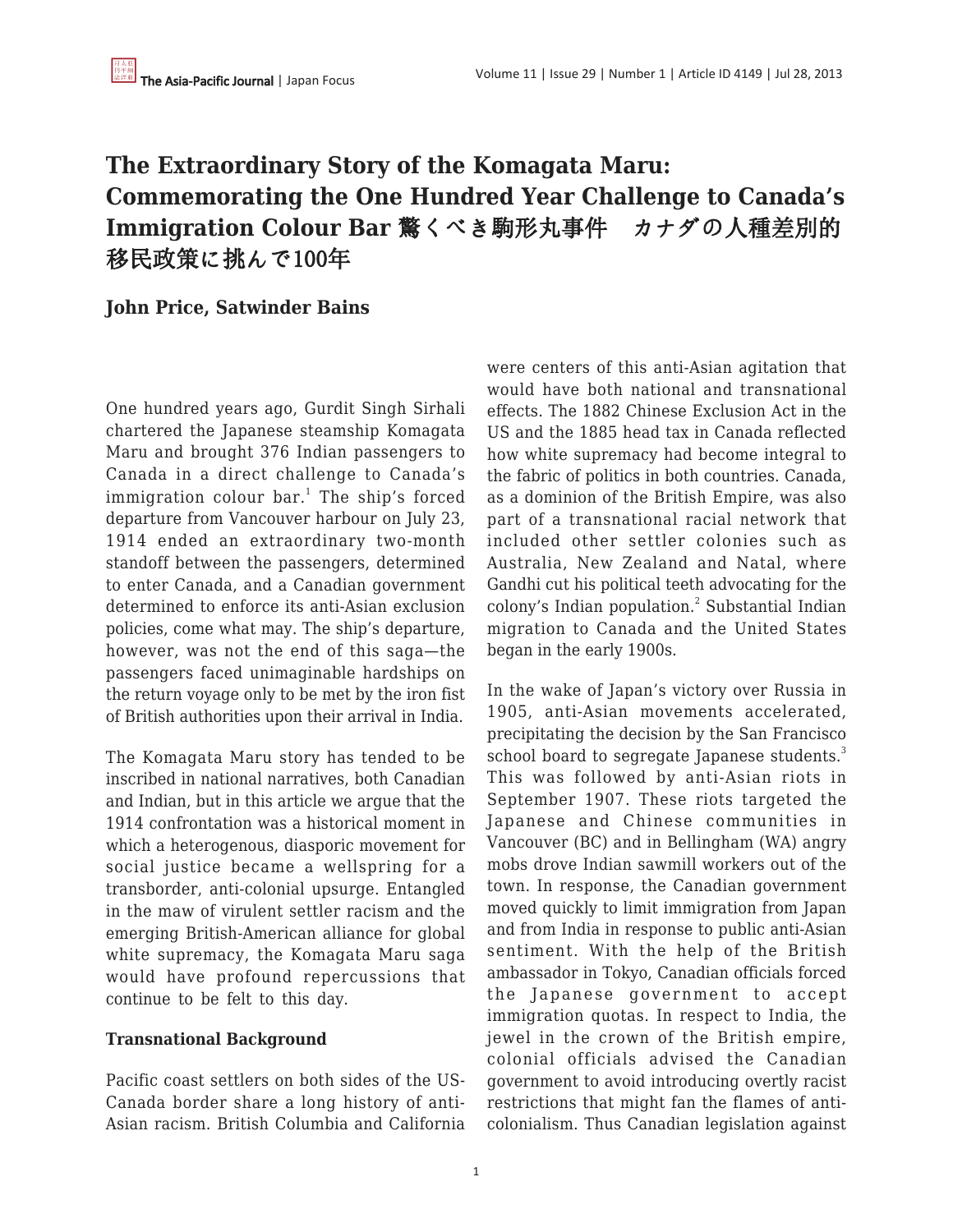Indian immigration, introduced in 1908, came in the form of a 'continuous journey' regulation requiring all newcomers to travel on a direct sailing from their country of origin. Since no such tickets or routes were available from India to Canada this became the convenient subterfuge for racism. No reason why it was necessary for anyone to travel in such a manner was ever really provided, but it allowed the government to construct a discourse of 'plausible denial' when faced with criticisms of racial discrimination from Indians turned away at Canadian ports.

US president Theodore Roosevelt followed these local events very closely. When Roosevelt learned that Canadian representatives in Japan had refused to include the American ambassador in negotiations with the Japanese to limit immigration, he realized the need for closer relations with the British Empire. Japan and Britain had signed a strategic pact in 1902, the Anglo-Japanese Alliance, leaving the US as a secondary power in the Pacific. Questions of race proved to be an important wedge against nascent Japanese imperialism. Roosevelt encouraged the Canadian government to press London to pursue a hemispheric accord to limit Asian immigration. He also sent the 'Great White Fleet' on a global tour starting in the Pacific in a flagrant display of gunboat diplomacy aimed at Japan. Thus were sown the racial seeds of British-American collaboration.

To South Asians aspiring to come to the Pacific coast as well as to those already there (since 1904) government policies and public sentiment made it clear that they were unwanted. As a consequence, South Asian communities in Vancouver, Victoria, Seattle, Astoria and San Francisco became centres for social change as reformers and revolutionaries challenged exclusionary immigration regulations and other injustices including the denial of voting rights. Sundar Singh in Victoria; Bhag Singh, Taraknath Das, Teja Singh, and Husain Rahim in Vancouver; G.D.

Kumar in Seattle, Lal Har Dyal at Berkeley and a host of other activists worked with the predominantly Sikh communities in the mill towns to build support for a political movement. Though small in numbers, white allies ranged from members of the IWW (Industrial Workers of the World) or the Socialist Party of Canada, to members of the clergy and even imperial loyalists such as Isabella Ross Broad in Victoria who called for equality for all subjects of the Empire including Sikhs.

By 1908, the British Criminal Intelligence Office had begun to systematically monitor South Asian activities in the US and Canada. A number of Indian intellectuals and students had gone to the United States for further education. To some, the US appeared as safe haven for anti-colonial agitation given that country's earlier war of independence against the British. However, British intelligence reports of the time pointed to what they saw as dangerous developments on the Pacific coast where anticolonialists such as Taraknath Das were making contact with the largely Sikh, workingclass communities in Vancouver and Seattle. A secret British intelligence paper concluded "continued friction between Indians and immigration authorities leads to much illfeeling and unfortunately prepares the ground for disloyal agitation. The main danger lies in the fact that the Indians concerned are mostly Sikhs, many of whom have formerly served in the Indian army, and that on their return to India they are likely to sow the seeds of disaffection amongst the classes from which the Sikh regiments are recruited."<sup>4</sup>

The Canadian government employed William H. Hopkinson, who was born in India, as an immigration officer, interpreter, and agent charged with spying on Indian communities in British Columbia. He was subsequently also employed as an interpreter for the US department of immigration and began crossing the border regularly. In 1913 Hopkinson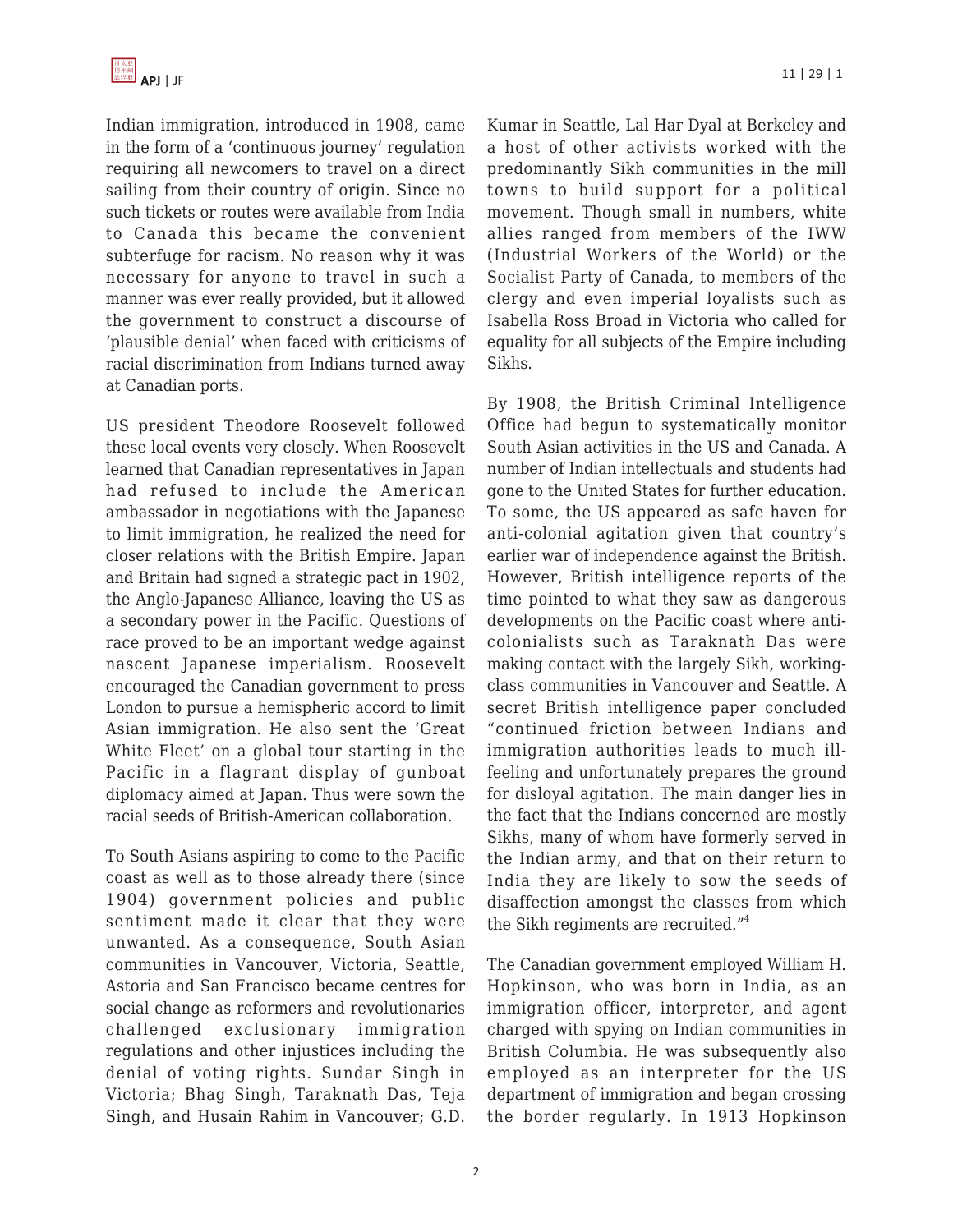

secretly travelled to London for discussions with the Criminal Intelligence Office and shortly afterwards the British Indian government, with the Canadian government's agreement, began paying Hopkinson for "securing information in foreign territories."<sup>5</sup> He became an important liaison with US commissioner general of immigration Anthony Caminetti. One of his first acts in this role was to secretly transmit a message that the British colonial office hoped the US would arrest Lala Har Dayal, a revolutionary anti-colonial activist in Berkeley.<sup>6</sup> In the summer of 1913, with the concurrence of the first secretary of labour, William Wilson (founder of the United Mine Workers union), Caminetti moved to restrict Indian immigration by forcing all those arriving from Manila (then a US territory) to a second immigration examination.<sup>7</sup> This move prompted widespread protest and Hopkinson reported on this resistance to Caminetti. In November 1913, Hopkinson moved to Oakland, California and the following spring travelled to Washington (DC) to meet with officials of the British embassy as well as with the Caminetti.

Hopkinson's move to California coincided with the formation of the revolutionary Hindustani Association of American, founded in Astoria in 1913. Better known by its journal name, Gadar (Mutiny), it called for the overthrow of British colonialism in India and quickly gained a small but dynamic audience.<sup>8</sup> For a number of Indian expatriates, including Taraknath Das and Bhagwan Singh, it had become clear that the struggle for justice in America was impossible without challenging British control of India. By the spring of 1914 the Gadar newspaper began to attract a substantial following with 5000 copies being distributed on the Pacific Coast as well as in India and the Punjabi diasporic communities in Manila, Yokohama, Hong Kong and Singapore. Declared a seditious publication it was banned in Canada and postal authorities began to intercept its parcels. Postal authorities later received word that sympathetic Chinese Canadians in Victoria and Vancouver, members of the Nationalist Party (Guomindang) of Sun Yat-Sen, were receiving and forwarding the Gadar in order to subvert postal scrutiny.<sup>9</sup> This upsurge in revolutionary anti-colonialism generated closer collaboration among Canadian, American and British authorities determined to suppress the movement. It was at this precise moment that a Sikh businessman decided to challenge the colour bar—inextricably weaving together the politics of race and empire.

#### **The Extraordinary Case of the Komagata Maru**

In January 1914, Gurdit Singh, a businessman based in Singapore visited Hong Kong where he found many of his countrymen destitute and stranded because racially motivated immigration restrictions prevented them from going to Canada or the US. He resolved to break the immigration colour bar and chartered the Japanese steamship Komagata Maru to go to Canada in the hope of establishing a business-venture taking passengers from India to Canada.



**1. Gurdit Singh (front row, left with his son) challenged Canada's exclusion laws by chartering the Komagata Maru in Hong Kong and bringing 376 of his compatriots to Vancouver. (Courtesy: Vancouver Public Library, 6231. Frank Leonard photograph)**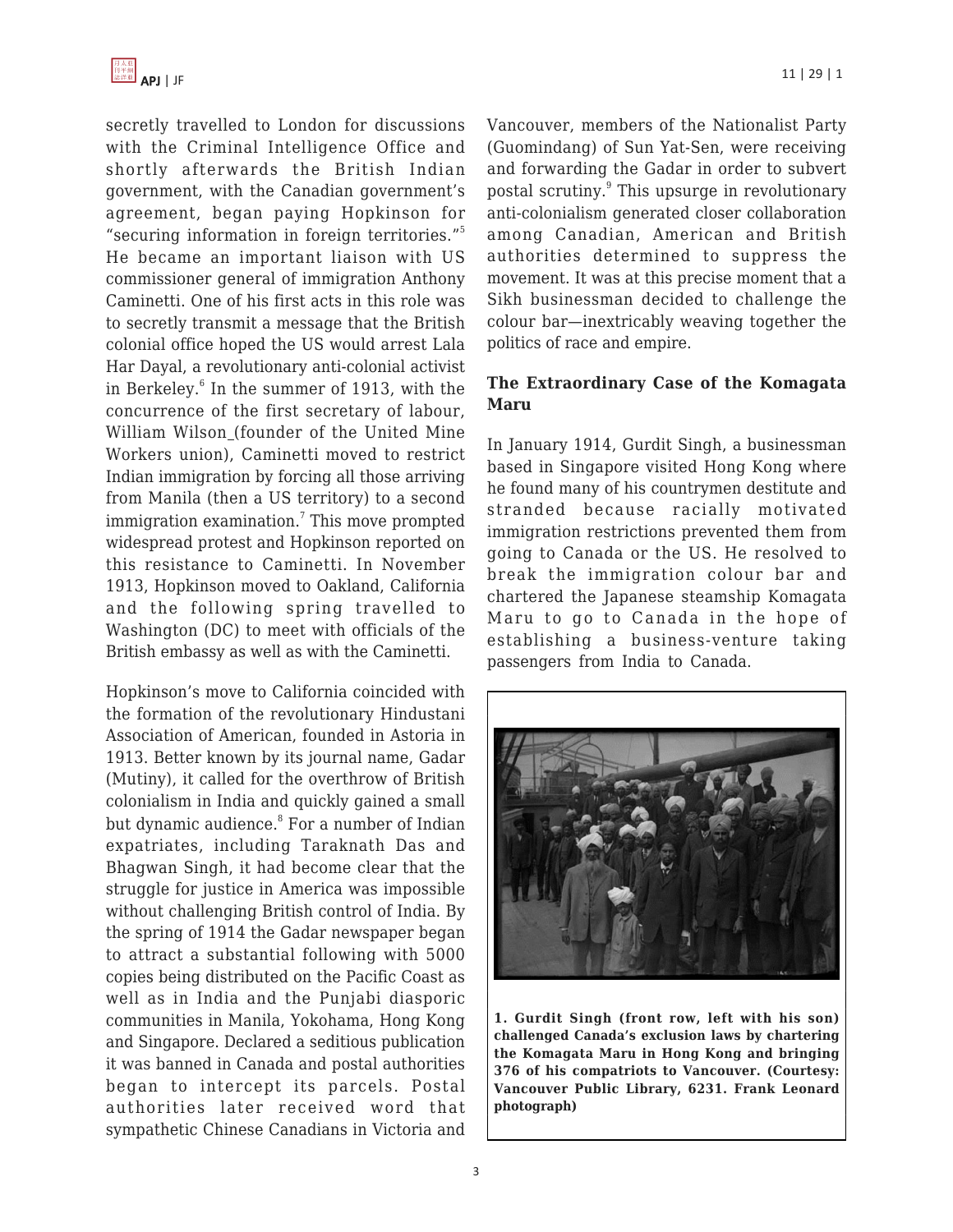

The Komagata Maru left Hong Kong on Sunday, April 5 and stopped at Shanghai and then in Japan to collect more passengers. On board after departing Yokohama were a diverse group of 376 Indian passengers including Gurdit Singh and his young son, Balwant Singh. Bound by a determination to settle in Canada, the passengers religious affiliation included 340 Sikhs, 24 Muslims and 12 Hindus. Two women were on board--Dr Raghunath Singh's wife (he was the medical officer on the ship), with their son, and Kishan Kaur Tumowal with one daughter and one son.

Taking two months to cross the Pacific, the Komagata Maru entered Canadian waters off Vancouver Island on May 21 and proceeded to William Head quarantine station near Victoria. Aware that the ship might be prevented from docking, community activists accompanied by the minister L.W. Hall tried to reach the vessel but immigration officials prevented them from doing so. The ship weighed anchor a few hours later and arrived in Vancouver on May 23. In an unprecedented move, the ship was not allowed to dock. This decision was part of a strategy to prevent any passengers from reaching land. Why this extraordinary treatment? Canadian officials, from prime minister Robert Borden to Malcolm Reid, the Vancouver immigration agent and avid exclusionist, were worried that if the passengers disembarked they would have to detain them, immediately leading to a court challenge. Fearful that they might lose in the courts as they had in a previous case, they prevented the ship from docking even though the passengers were line up on deck, smartly dressed with packed bags fully expecting to disembark and find work.



**2. Immigration agent and intelligence operative William C. Hopkinson (far right); immigration** agent Malcolm Reid (3<sup>rd</sup> from right); and **Conservative member of parliament H.H. Stevens (3rd from right) meet with reporters during Komagata Maru crisis (Courtesy: Library and Archives Canada, PA 034017)**

From the moment it entered Vancouver harbor an armed launch constantly patrolled around the ship, holding the passengers as virtual prisoners without legal recourse and preventing supporters and lawyers from boarding the vessel. This was an unprecedented act in Canadian maritime history. Recognizing the extraordinary challenge, community supporters organized a Shore Committee to mobilize support for the passengers. Key figures included Husain Rahim, Bhag Singh Bhikiwind, Mitt Singh Pandori and Balwant Singh Khurdpur. J. Edward Bird was retained to act as legal counsel. From the US, the Yugantar Ashram in San Francisco, headquarters of Ghadar activity, sent a telegram of support to Gurdit Singh. Immigration officials intercepted the communication and interpreted it as evidence of sedition and conspiracy.

After a week of being stonewalled, the Shore Committee called a meeting of the Indo-Canadian community to support the cause of the Komagata Maru passengers. About 500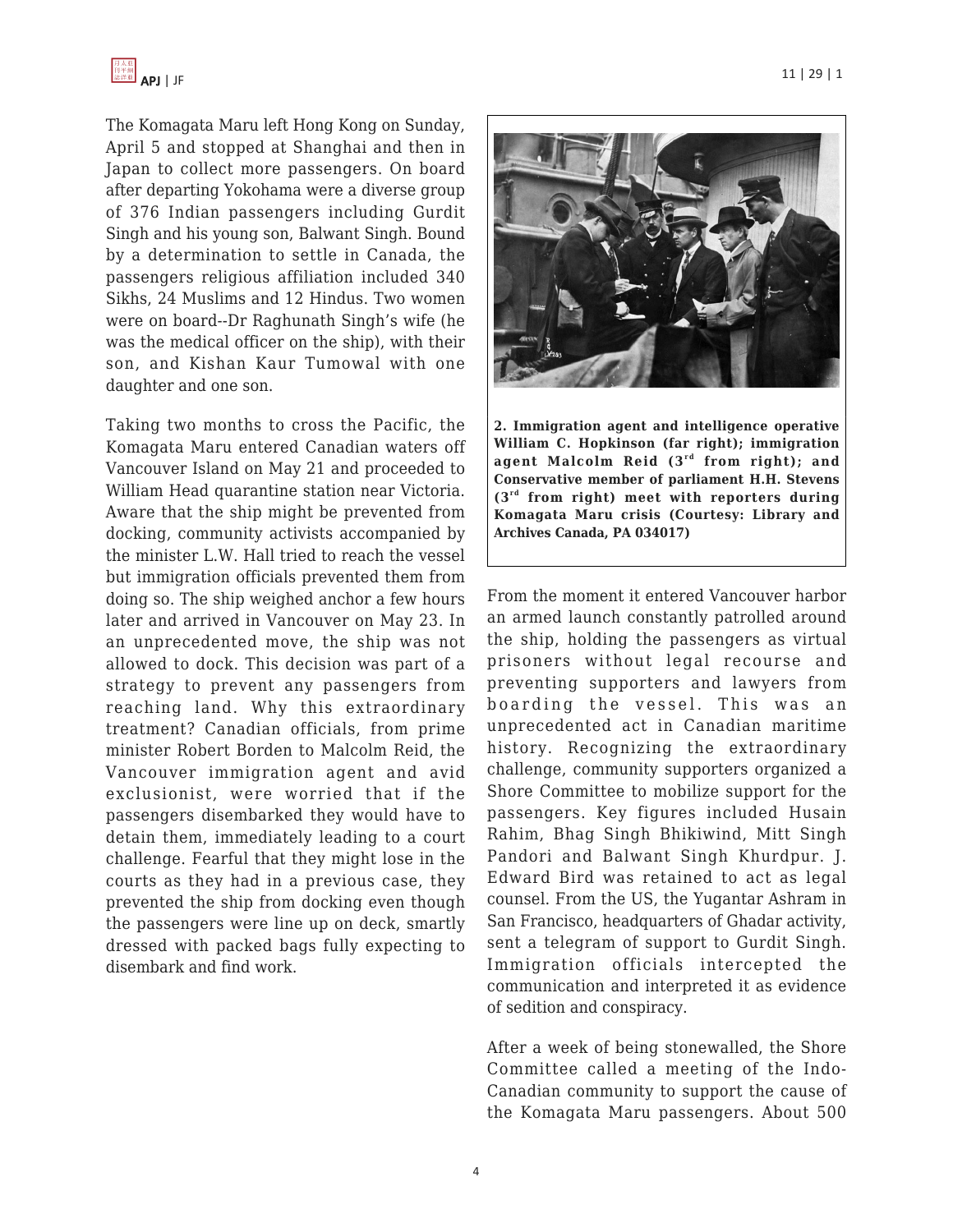

people attended including about 20 women and men of European decent. Hussein Rahim chaired the meeting and explained that the immigration department was deliberately delaying the immigration process and the landing of Gurdit Singh in the hope that the charter would default on a payment of \$15,000 that was due in about 10 days. Failure to pay would result in the ship being ordered to return to Hong Kong. The priest of the Vancouver gurdwara (Sikh temple), Balwant Singh told the crowd that "Australia, South Africa, and New Zealand, had all adopted measures to keep out Hindus, and now Canada was doing the same.' He reminded the crowd of Sikh battles of the past and urged them not to 'submit to tyranny." Over \$5,000 in cash was raised immediately and a further \$66,000 was pledged.

Extraordinarily lengthy on-board medical examinations were finally completed on June 1 and immigration inspectors began interviewing passengers in boards of inquiry. The process was excruciatingly slow with one passenger at a time taken off the ship to be interviewed on shore, with no decisions being rendered. Meanwhile, the passengers were unable to get off the boat and supplies of food and water were running out. Gurdit Singh realized that he and the ship were being subjected to extraordinary and unjust treatment and he refused to allow further boarding by Canadian officials. Instead he sent telegrams to Canada's Governor-General and to King George V stating: "No provisions since four days. Reid refuses supply, charterer and passengers starving. Kept prisoners." Canadian officials opened and read the private telegrams before they were sent. The passengers subsequently began a hunger strike to protest their conditions.

On June 6, the British monarch, King George V, actually received Gurdit Singh's telegram and through his personal secretary inquired what was going on. $10$  This caused a flurry of telegrams with the Canadian government reporting to the British authorities: "Authorities reported only way to handle shipload without danger of escape or riot was to examine Hindus on ship at a short distance from shore and this is being done. They are supplied with food and water, were permitted to consult their solicitors, and arrangements made for charter to unload cargo and reload." $11$  The same day this report was sent, the interpreter and secret agent William Hopkinson reported he had 'visited the boat again, and found the passengers in a state of unrest for want of food'. King George V read only the Ottawa report and approved a reply to Gurdit Singh in which the British government unabashedly told him "the passengers on board Komagata Maru are supplied with food and water and have been permitted to consult solicitors."<sup>12</sup>

The Shore Committee managed to raise \$11,000 cash and offered it to the ship's owners toward the \$15,000 owed for the charter. The Japanese steamship company was interested and allowed more time to raise the remaining funds. A few days later its fundraising had reached the \$18,000 mark and the Shore Committee became the formal charterer of the Komagata Maru. The on-shore support of the South Asian community was instrumental in stymying the Canadian government strategy to force a default on the charter. This was a major setback for the government. At the same time word of the standoff was spreading internationally and the British government began to receive telegrams from cities and villages across India protesting the treatment of the passengers.

On Sunday, June 21, the Shore Committee called a public meeting and over 500 people, including about 120 folks of European heritage, attended. Hussein Rahim chaired the session and introduced his comrade in the Socialist Party of Canada, J. Edward Bird who was acting as counsel for the passengers. Bird gave a rousing speech explaining that immigration authorities wanted "to delay matters and delay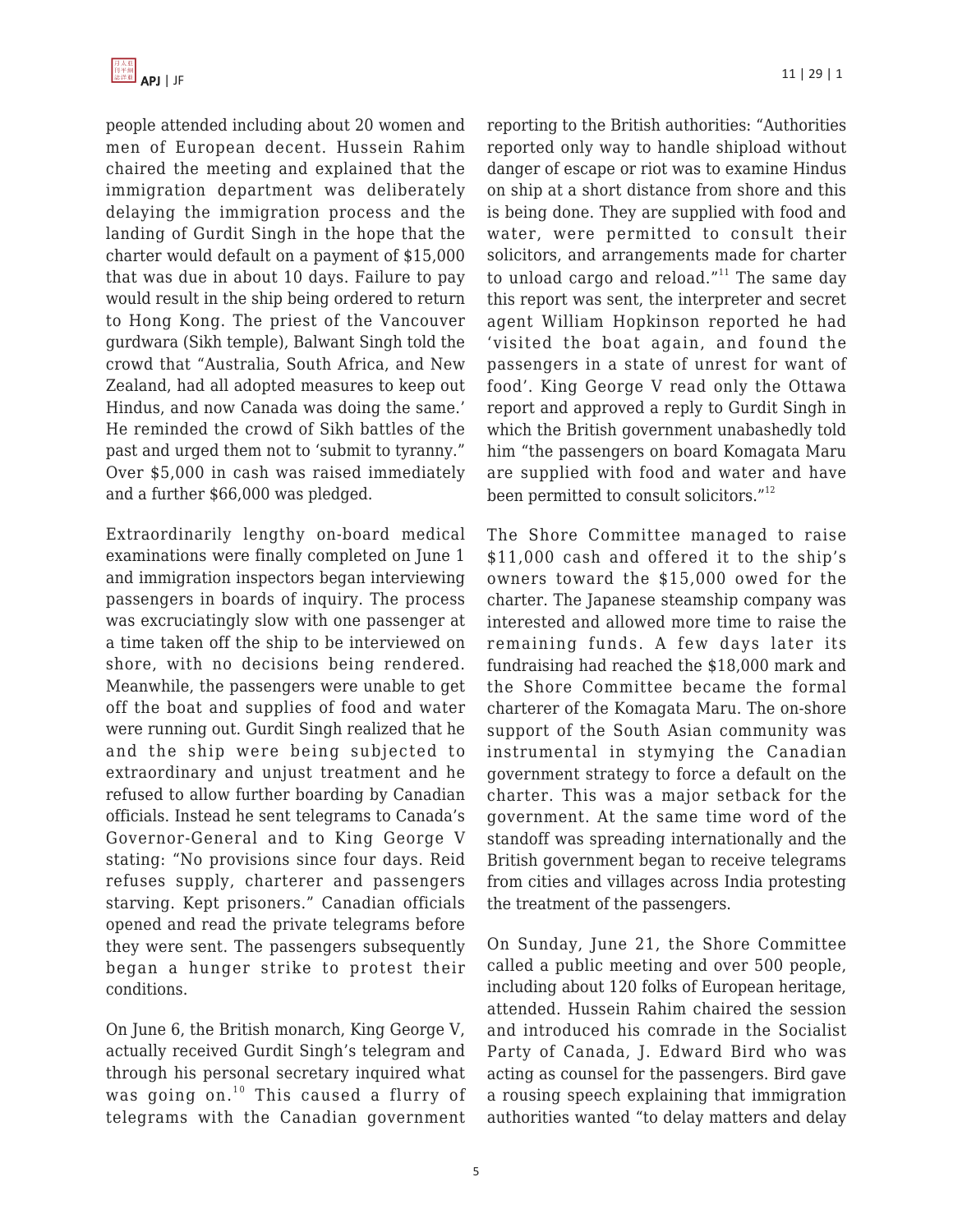

matters and procrastinate and delay until such time as these people were starved back to their original port from whence they sailed."<sup>13</sup> The authorities hoped to avoid court proceedings by keeping the passengers off shore. The 'immigration officials' stated Bird, "have felt that they are little Czars and have proceeded as such, absolutely in the most autocratic manner ever known in Canada." From the US, Taraknath Das wrote to Rahim around this time stating that in the US, he and others would not "leave any stone unturned" to ensure the passengers present their case in the courts: "To deny the right of justice will lead to the destruction of the British Empire."<sup>14</sup>

Meanwhile the mayor of Vancouver, T.S. Baxter, called a public meeting to demonstrate support for immigration officials. Endorsed by Vancouver newspapers, a large crowd attended the Tuesday evening meeting and Conservative member of parliament H.H. Stevens addressed the audience telling them "what we face in British Columbia and Canada today is this—whether or not the civilization which finds its highest exemplification in Anglo-Saxon British rule shall or shall not prevail in the Dominion of Canada." Stevens' extended speech was followed by former MP Ralph Smith who called on the crowd to support the immigration officials. There was, he said, no work for many white men and so newcomers were unwelcome. A resolution adopted at the end of the meeting declared "the influx of Asiatics is detrimental…from the standpoint of citizenship, public morals and labour conditions." The meeting called for support of immigration authorities and the enactment of "stringent legislation" to prevent such immigration in the future.

Stymied in its initial strategy and with H.H. Stevens invoking the threat of riots, the Canadian government recognized that they could no longer avoid a legal challenge. However, they still refused to allow the ship to dock and would only allow a single test case that would not proceed through a regular appeal process but would be expedited immediately to the Court of Appeal for a quick decision by a full bench of five justices. Finally, on June 29-30, the single case of one passenger, Munshi Singh, was argued in the Court of Appeal in Victoria over two days. J. Edward Bird and R. Cassidy argued on both anti-racist and technical grounds. A week later the judges released their decision upholding the discriminatory immigration laws.<sup>15</sup> The Canadian government had adjusted the regulations to eliminate technical loophols after they lost a case the previous year. On the political level, the justices held that the Canadian government had every right to discriminate. As Justice McPhillips put it, "the Hindu race, as well as the Asiatic race in general, are in their conception of life and ideas of society fundamentally different to the Anglo-Saxon and Celtic races, and European races in general." The judge further claimed that, "the germ of discontent that would be brought to this country within any considerable influx of people so different in ideas of family life and social organization – better that peoples of non-assimilative- and by nature properly non-assimilative – race should not come to Canada but rather that they should remain of residence in their country of origin and there do their share as they have in the past in the preservation and development of the Empire" The justices had ruled and in so doing layed bare how far the law had strayed from any notion of justice, further proof of the Empire's callous disregard for its Indian subjects as well as for all Asians.

On July 7, a day after the judgment was rendered, J. Edward Bird finally gained permission to board the ship and met Gurdit Singh to discuss the court's ruling. The passengers were in dire straits, with few provisions and little water. For ten days immigration officials tried to force departure but the passengers refused to leave without full provisioning of the ship, knowing that without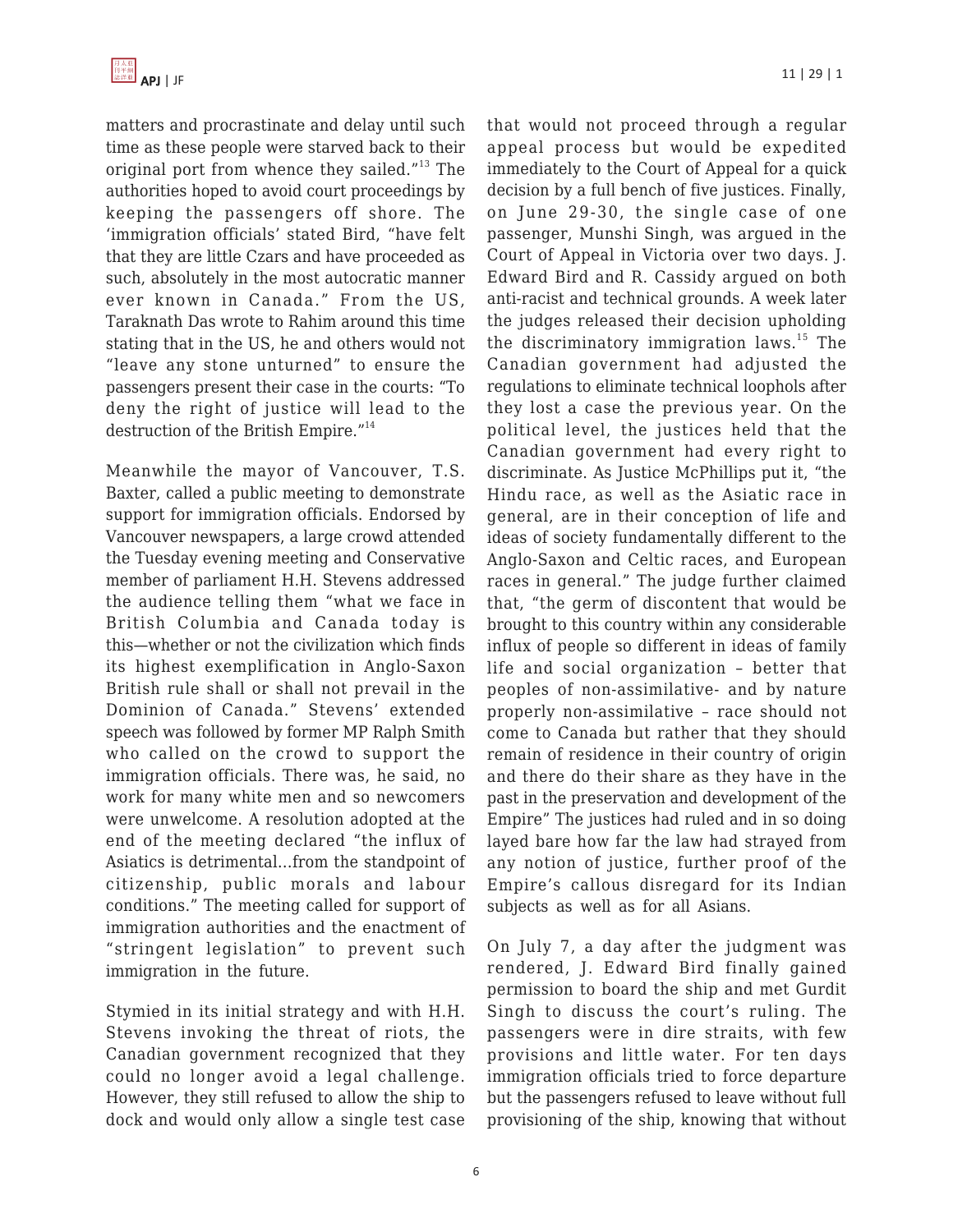

provisions they would surely perish on the open seas. The shore committee also submitted claims for its huge commitments necessitated by the government's stalling tactics. The passengers, who had taken direct control of the ship, refused to depart. The delays infuriated H.H. Stevens and Malcolm Reid and they conspired with the Japanese captain, Yamamoto, to force their way onto the ship and force it to depart. In the early morning of July 19, the tug Sea Lion was boarded by immigration officials and 150 armed constables. The tug went alongside the Komagata Maru but the passengers took advantage of their location above the tug to rain coal and other objects down on the officials and police. Apparently shots were fired but no serious injuries occurred and the officials had to call off their action. Having been held like prisoners the passengers were in no mood to accommodate their jailers. This debacle prompted a flurry of telegrams to the prime minister with H.H. Stevens suggesting that warships be brought in to force the Komagata Maru out of the harbor. Borden agreed that drastic measures were necessary and that it was the government's intention to "enforce the law firmly and effectively but with no unnecessary violence." Borden ordered the HMS Rainbow to Vancouver harbor from Victoria, and authorized the mobilization of the militia to board the ship as its marine corps. At the same time he asked a cabinet minister, Martin Burrell, Minister of Agriculture visiting in the interior of the province, to proceed to Vancouver to take charge of the situation.



With the warship Rainbow's guns trained on the Komagata Maru, passengers and the Shore Committee negotiated with Burrell and immigration officials. A deal was reached by which the government would provide the food and resources necessary for the return voyage and in exchange the passengers returned the control of the ship to the Captain. Burrell further agreed that an inquiry would be held regarding the financial losses the Shore Committee had incurred in taking over the ship's charter. On July 22, supplies were put on board but members of the Vancouver Sikh community were still prevented from going on board. Finally, in the early hours of July 23, the Komagata Maru weighed anchor and left the harbor under armed escort by the HMS Rainbow as thousands of Vancouver residents watched. What lay in store for them was utterly unimaginable. The Governor General of Canada, Arthur the Duke of Connaught, cabled the Colonial Office, "It is thought here that political agitators or secret revolutionary societies financed the trip of the Komagata Maru", setting the stage for what lay ahead.<sup>16</sup> While at sea, the British Empire went to war with Germany.

Three weeks after leaving Vancouver, the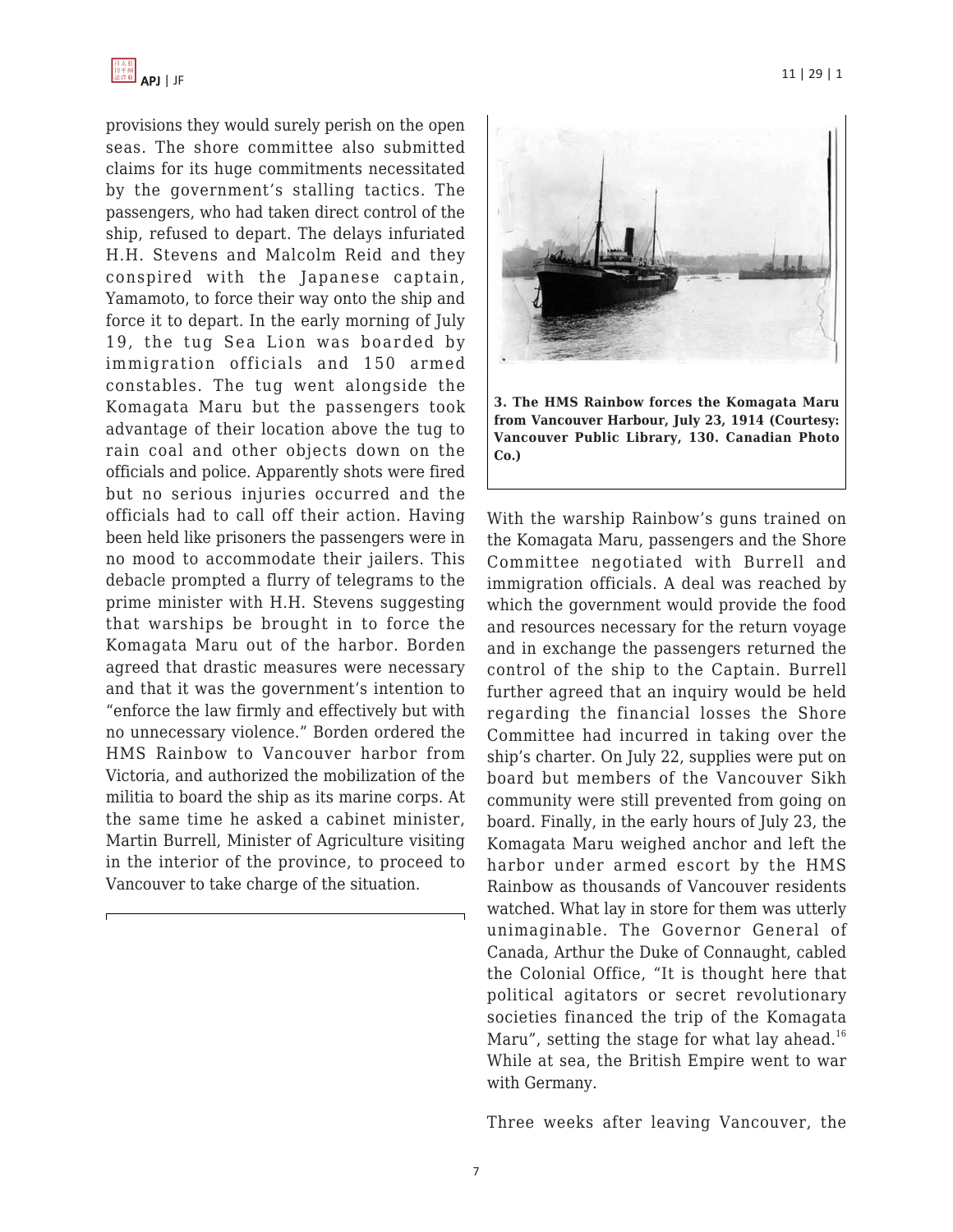

Komagata Maru arrived in Japan. On August 17, Sohan Singh Bakhna, a Gadar activist met the ship in port in Yokohama and conveyed a message to the passengers that the movement was actively proposing an ousting of the British from India. He proposed that returning Indian nationals should fight for this cause and placed some ammunition that was hidden on board. The passengers were curious about his message but most of them were distant observers to this aspect of the unfolding drama on the ship. Nevertheless, as Canadian scholar Hugh Johnston put it, the Komagata Maru was a marked ship.

A day later, the Hong Kong colonial secretary issued instructions barring passengers from disembarking in Hong Kong. The ship was forced to move to the port of Kobe on August 18. Eighteen passengers disembarked at Yokohama and fifteen at Kobe, some to find an alternate route home and others to find work. On September 3 the ship set sail after lengthy negotiations to cover further costs of the voyage. Shortly thereafter, the British Indian government passed the Ingress to India Ordinance giving the Viceroy the power to arrest anyone entering India considered a threat to the safety of the nation state.

The Komagata Maru arrived in Singapore on September 13 but it was forced to anchor five kilometers from shore. Again, British officials prevented passengers from disembarking – even those who had lived in Singapore previous to their journey, which included Gurdit Singh. After five days being held offshore, the ship departed on the last leg in a long journey that had started with such promise. It steamed in unscathed through naval conflict zones in the Pacific — the German government hoped to sow dissension in the British government by supporting the Ghadar movement.

On September 26, the Komagata Maru arrived at the mouth of the Hooghly River where British officers forced it to drop anchor on the east bank about ninety kilometers downstream from Calcutta. The ship was quarantined while British and Punjabi police searched the ship and its passengers. Finding nothing, the ship proceeded towards Calcutta. The following day on September 27, the ship approached the industrial town of Budge Budge, about twenty seven kilometers from Calcutta where it was forced to drop anchor. The commissioner for police in Calcutta, Sir Frederick Loch Halliday boarded the ship and told Gurdit Singh that the passengers would be sent by train to Punjab. Gurdit Singh refused this suggestion, as he was extremely suspicious of berthing on the wrong side of the river – direct trains going to Punjab boarded on the west side of the river at Howarah station. The officers treated Gurdit Singh with hostility and threated to kill all the passengers if they did not disembark. However, some passengers agreed to disembark and under threat of death the others followed suit and Gurdit Singh reluctantly left the ship with the passengers on the  $29<sup>th</sup>$  of September.

On the afternoon of September 29, an entourage of passengers carrying the holy scriptures, Sri Guru Granth Sahib on their head (as is customary), left the ship and were told that they could be forced to board the train on the platform of whose destination they knew nothing of. The passengers refused and asked permission to deliver the scriptures to the Gurdwara at Calcutta as it would be sacrilegious to carry the scriptures on the train and they refused to enter the train. While waiting on the platform for the request to be fulfilled, and seeing no resolution, the passengers decided to march to Calcutta and left the station with the scripture. However, after having marched for about four miles, they were stopped and convinced by a British official to return to the station and that he would listen to their grievances. Two hours later, at five pm, the passengers arrived back at the Budge Budge railway station only to face a contingent of armed police. They were told to wait on the grassy bank while the officers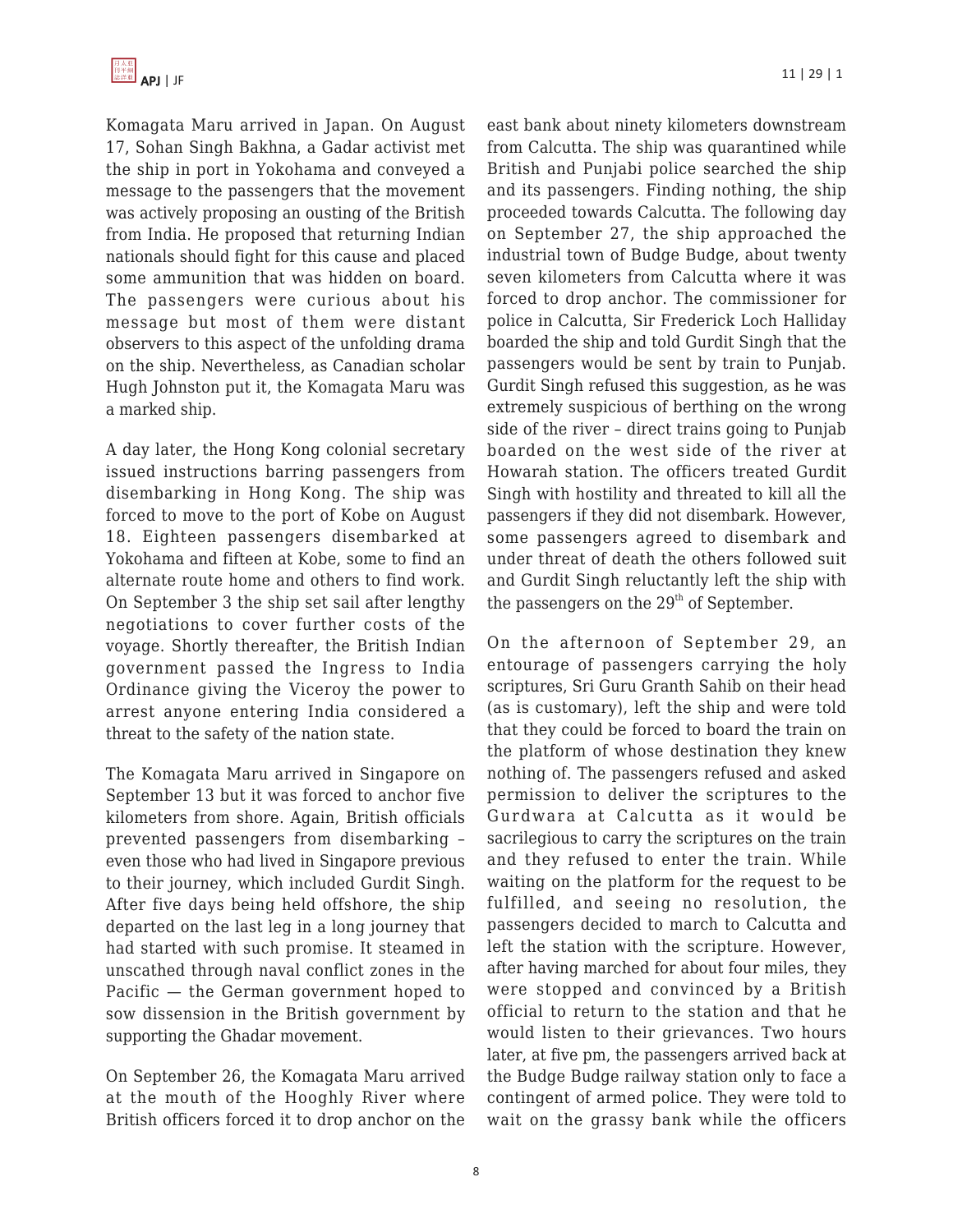decided whether to put them on a train or back on the ship. No water was given to the thirsty and hot passengers and the soldiers mistreated them, pushing, hitting, and verbally abusing them.

At 7 pm, Superintendent J.H. Eastwood of the reserve police plunged into the passengers to capture Gurdit Singh, but he was overpowered by passengers determined to protect Singh. Halliday ordered the troops to fire and they indiscriminately shot into the crowd of waiting passengers. Twenty died and many more were gravely injured. In the ensuing melee, many took refuge in the ditches around the station and some escaped under cover of darkness. British troops hunted down those in the vicinity of the station and jailed them. Gurdit Singh escaped by dressing like a Bengali and fleeing to the other side of the river on a small boat as did many others. Those that ended up boarding the trains arrived in Punjab on October 2, where they were held and interrogated for one week before being discharged and ordered to go to their home villages where they would be under surveillance. A journey that began as a search for justice ended in tragedy, sending shockwaves across Asia and the Pacific. $17$ 

## **Conclusion**

In the aftermath of the Komagata Maru incident, Taraknath Das and Sailendra Ghose declared that Indian independence and freedom from racism required an end to 'Anglo-Saxon' imperialism, "the most pernicious imperialism in the world." That Das and Ghose identified the organic racisms connecting British and American imperialism reflected their experiences in the United States and Canada. Theodore Roosevelt's racial initiative to forge closer US-British ties ten years earlier had born fruit as British-US collaboration intensified up to 1914. With the onset of World War I hundreds of Indian expatriates had abandoned the Pacific coast to return to India in response to the Gadar's call for an insurrection against British rule. The British regime responded by introducing a series of repressive laws and arresting hundreds on charges of sedition. So-called conspiracy trials were convened in Lahore and in Mandalay, Burma leading to the execution of dozens of activists and imprisonment of hundreds. The British government established MI6 in 1916 to spy overseas. By 1918 it had at least 200 agents working in the US monitoring antiimperialist activities.<sup>18</sup>

In the United States, the Komagata Maru incident and the branding of Indian activists as radicals prompted a tightening of immigration regulations. In early 1917, Congress passed a new immigration law, the Asiatic Barred Zone Act, prohibiting immigration from India, Southeast Asia and the Pacific Islands. As Woodrow Wilson brought the US into the war, the British and US governments worked closed to indict Indian and other radicals still in the United States for working with Germans against the British during the war. In what became known as the 'Hindu conspiracy' trial from November 1917 to April 1918, the US government tried 17 Indians, nine Americans and nine Germans. Evidence intercepted illegally by Japanese postal authorities at the request of British officials was used in the trials.<sup>19</sup> The most expensive trial in the US to date, the British government covered \$2.5 million of the costs compared to \$500,000 by the US. The accused were found guilty and served sentences of two to 22 months.<sup>20</sup>

The diasporic Indian communities in America were a wellspring of anti-imperialism in the early 20th century in ways quite similar to Chinese communities in the Americas. $21$  They clearly perceived that their status abroad was directly connected to the colonized state of their home countries. The Gadar movement and its many allies faced terrible consequences, yet they exerted a profound influence on the anticolonial movement in India. Gandhi and Congress moved from a position advocating co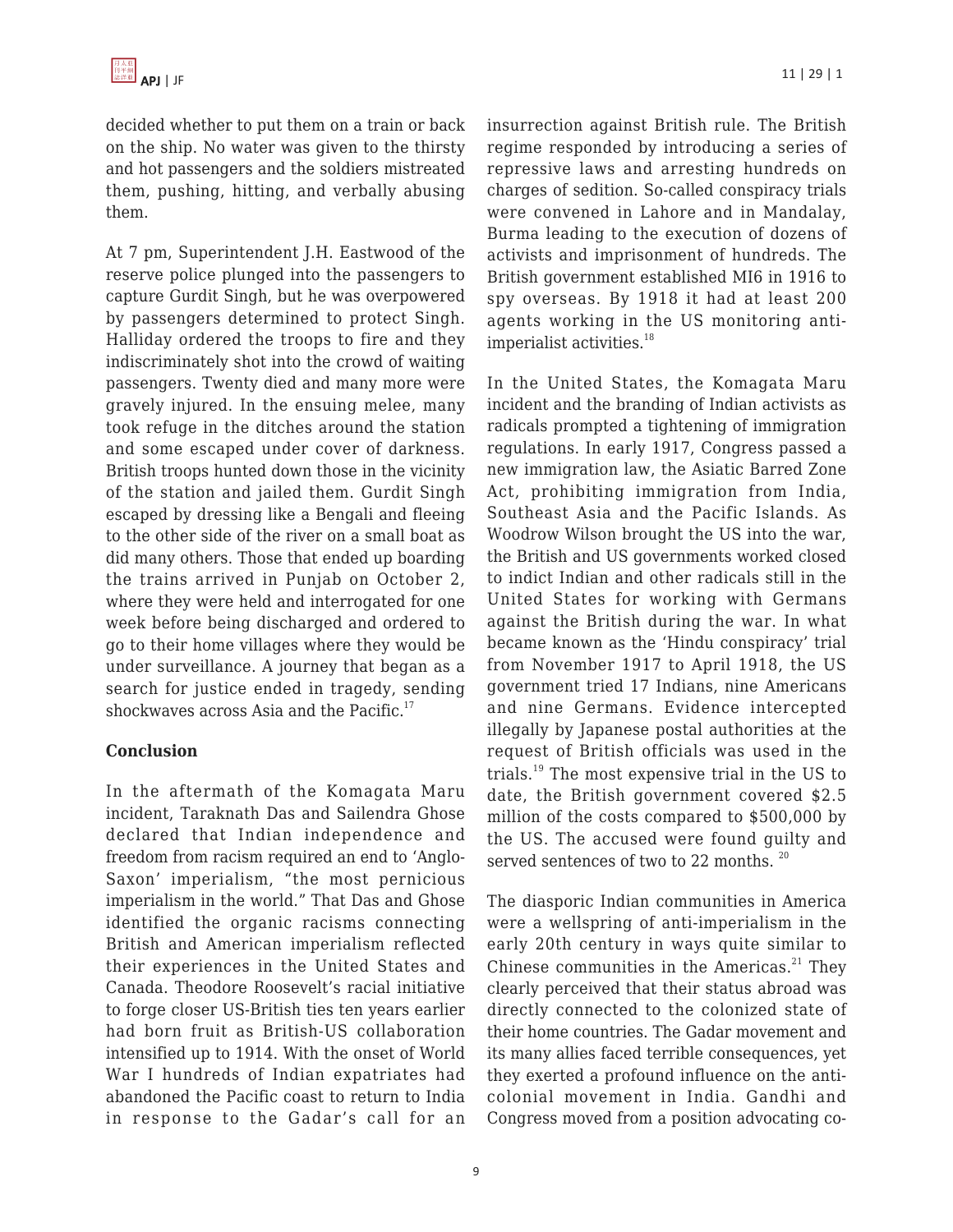operation and home rule to one of non-cooperation and independence. And the small communities of South Asians in Canada and the US, often bound by their faiths, managed to survive despite tremendous challenges. Once India achieved independence in 1947, immigration would re-open and eventually flourish.

In the aftermath of World War I, the Canadian government continued to press for closer British-US ties. Robert Borden, prime minister during the Komagata Maru affair, wrote to British prime minister Lloyd-George: "You know my own conviction that there is at least possible a League of the two great English speaking commonwealths who share common ancestry, language and literature, who are inspired by like democratic ideals, who enjoy similar political institutions and whose united force is sufficient to ensure the peace of the world. It is with a view to the consummation of so great a purpose that I should be content, and indeed desire, to invite and even urge the American Republic to undertake worldwide responsibilities in respect of undeveloped territories and backward races similar to, if not commensurate with, those which have been assumed by or imposed upon our own Empire."<sup>22</sup> Despite British and American hesitations, the US did take on a greater role and, as a number of scholars have argued, the echoes of the Anglo-American racial empires continue to resonate to this day. $^{23}$ 

## **References and Further Reading**

This account draws heavily on the groundbreaking work of Hugh Johnston, The Voyage of the Komagata Maru (re-published by UBC Press, 2014) and Ali Kazimi's book Undesirables: White Canada and the Komagata Maru (Vancouver, Douglas & Mcintyre, 2012) a companion volume to his award-winning film, Continuous Journey. It also draws on independent research in archival sources including the British Library and the National

Archives in London and works in Punjabi such as Zulmi Katha – Gurdit Singh's account of his journey, and Gadar newspapers of the time. Other references include [this web archive](http://komagatamarujourney.ca/) and the British commissioned report of the Komagata Maru Committee of Inquiry (1914).

John Price is professor of history at the University of Victoria, Canada and author of [Orienting Canada: Race, Empire and the](http://www.amazon.com/dp/0774819839/?tag=theasipacjo0b-20) [Transpacific](http://www.amazon.com/dp/0774819839/?tag=theasipacjo0b-20) (UBC Press, 2011).

Satwinder Bains is the director of the Centre for Indo Canadian Studies, University of the Fraser Valley and is completing her PhD at Simon Fraser University.

Recommended citation: John Price and Satwinder Bains, "The Extraordinary Story of the Komagata Maru: Commemorating the One Hundred Year Challenge to Canada's Immigration Colour Bar", The Asia-Pacific Journal, Vol. 11, Issue 29, No. 1, July 21, 2014.

#### **Related articles**

•John Price, **[Racism, Canadian War Crimes,](https://apjjf.org/-John-Price/3678) [and the Korean War: Shin Hyun-Chan's](https://apjjf.org/-John-Price/3678) [Quest for Justice](https://apjjf.org/-John-Price/3678)**

•Tessa Morris-Suzuki, **[Guarding the Borders](https://apjjf.org/-Tessa-Morris_Suzuki/3490) [of Japan: Occupation, Korean War and](https://apjjf.org/-Tessa-Morris_Suzuki/3490) [Frontier Controls](https://apjjf.org/-Tessa-Morris_Suzuki/3490)**

•Tessa Morris-Suzuki, **[Migrants, Subjects,](https://apjjf.org/-Tessa-Morris_Suzuki/2862) [Citizens: Comparative Perspectives on](https://apjjf.org/-Tessa-Morris_Suzuki/2862) [Nationality in the Prewar Japanese Empire](https://apjjf.org/-Tessa-Morris_Suzuki/2862)**

•Stephanie Bangarth, **[Nikkei Loyalty and](https://apjjf.org/-Stephanie-Bangarth/2649) [Resistance in Canada and the United](https://apjjf.org/-Stephanie-Bangarth/2649) [States, 1942-1947](https://apjjf.org/-Stephanie-Bangarth/2649)**

•Simon Nantai, **[When the Geta is on the](https://apjjf.org/-Simon-Nantais/2639) [Other Foot: Xenophobia in the Canadian](https://apjjf.org/-Simon-Nantais/2639) [Immigration Policy Towards Japan,](https://apjjf.org/-Simon-Nantais/2639) [1907-1908](https://apjjf.org/-Simon-Nantais/2639)**

#### **Notes**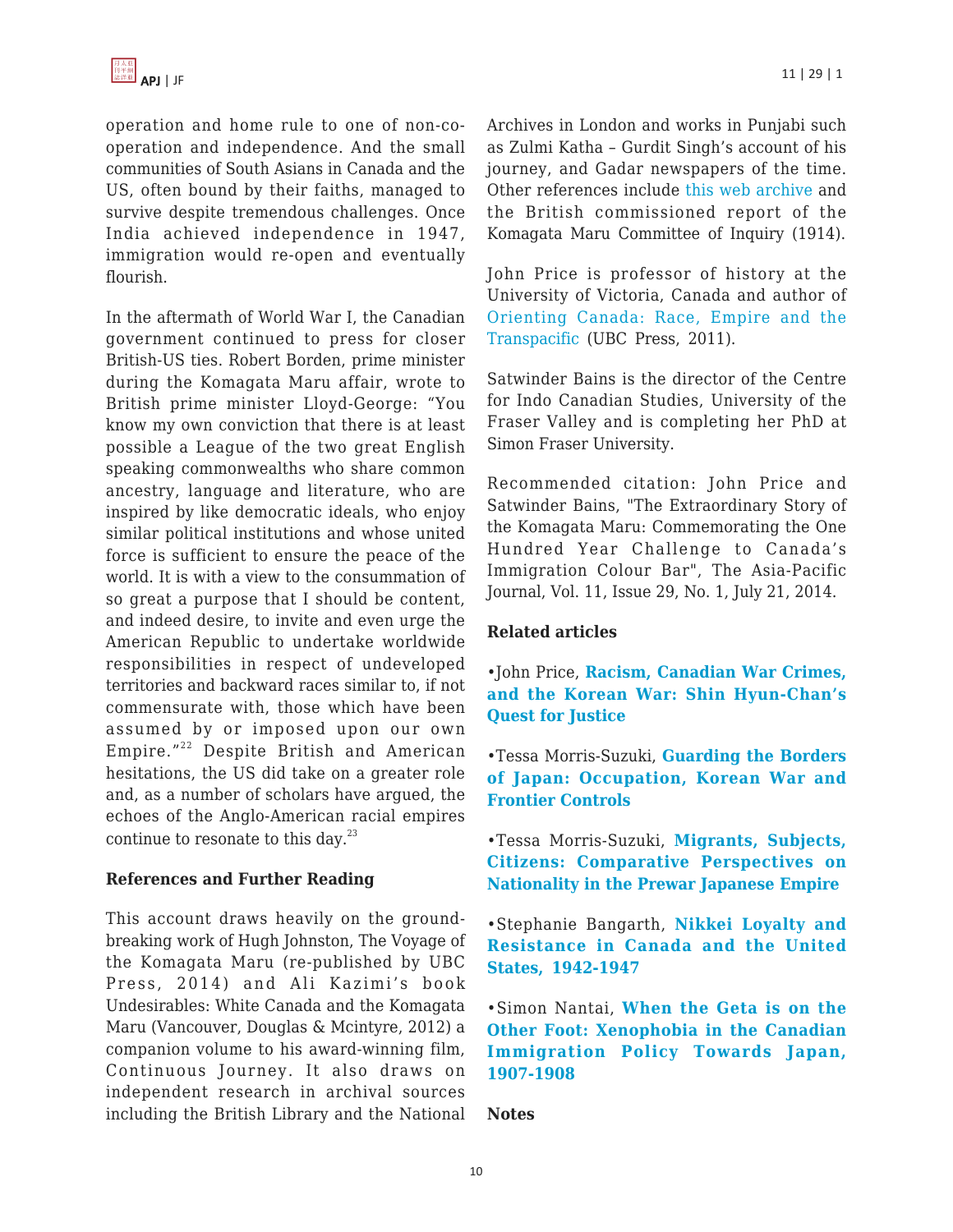

 $1$ . General references used in the writing of this essay are appended at the end.

 $^2$  . On this topic see Marilyn Lake and Henry Reynolds, Drawing the Global Colour Line: White Men's Countries and the Question of Racial Equality (Cambridge, Cambridge University Press, 2008) and Jeremy Martins, "A Transnational History of

Immigration Restriction: Natal and New South Wales, 1896–97," in The Journal of Imperial and Commonwealth History, 34, 3 (September 2006), 323-344.

 $^3$  . See Erika Lee, "Hemispheric Orientalism and the 1907 Pacific Coast Race Riots," Amerasia Journal 33:2 (2007), 19-47 and John Price, "'Orienting' the Empire: Mackenzie King and the Aftermath of the 1907 Race Riots," B.C. Studies, 156 (Winter 2007/08), 53-81.

4 . Criminal Investigation Office, "Indian Agitation in America," 17 December 1912, British Library, L/P&J/12/1), 7

5 . J.A. Cote to the Governor General's Secretary, 8 August 1913 (British Library, L/P&J/ 12/1), 1.

 $6$ . Handwritten note, O.H. Dumbell to Under-Secretary of State, 9 May 1913 and approved on 13 May 1913 despite Viceroy of India's objections. Lala Har Dayal was arrested in the spring of 1914 and fled the US.

7 . Seema Sohi, "Race, Surveillance, and Indian Anticolonialism in the Transnational Western US-Canadian Borderlands," Journal of American History, 98 No. 2 (September 2011), 430-431.

 $\,^8$  . On Ghadar see Maia Ramnath, Haj to Utopia (Berkeley, University of California Press, 2011) and Hugh J.M. Johnston, "The Komagata Maru and the Ghadr Party," B.C. Studies, 178 (Summer 2013), 9-31.

<sup>9</sup> . R.O. Montgomery to H.F. Bishop, Postmaster, Victoria, 23 July, 1915 (British Library, L/PJ/6/1395/3292).

<sup>10</sup>. F.G.A. Butler to Lord Stamfordham, 12 June, 1914 (British National Archives, CO 42/979).

<sup>11</sup>. Governor General to Secretary of State for the Colonies, 10 June, 1914 (British Naitonal Archives, CO 42/979).

<sup>12</sup>. Stamfordham to Butler, 14 June, 1914 (BNA, CO 42/979).

<sup>13</sup>. William Hopkinson brought stenographers to these meetings and so we have a verbatim transcript of the June 21 meeting. See "Minutes of a Hindu Mass Meeting," (BNA, CO 42/980), 1-13 as well of a meeting the two days later, see "Minutes of a Public Meeting" (BNA, CO 42/980), 1-23.

 $14$ . Taraknath Das to Rahim, nd (British Library, L/PJ/6/1341/5372 1914).

<sup>15</sup>. Re The Immigration Act and Munshi Singh, British Columbia Court of Appeal

20 B.C.R. 243, 29 W.L.R. 45.

 $16$ . Hugh Johnston, The Voyage of the Komagata Maru, 142-143.

 $17$ . A number of murders occurred in the South Asian community in Vancouver in the aftermath including the murder of the agent William Hopkinson by Mewa Singh who was subsequently tried and executed. He remains a martyr for many in the South Asian communities.

<sup>18</sup>. Reg Whitaker, Gregory S. Kealey, Andrew Parnaby, Secret Service: Political Policing in Canada from the Fenians to Fortress America (Toronto, University of Toronto Press, 2012), 55.

 $19.$  Japanese authorities, in intercepting large